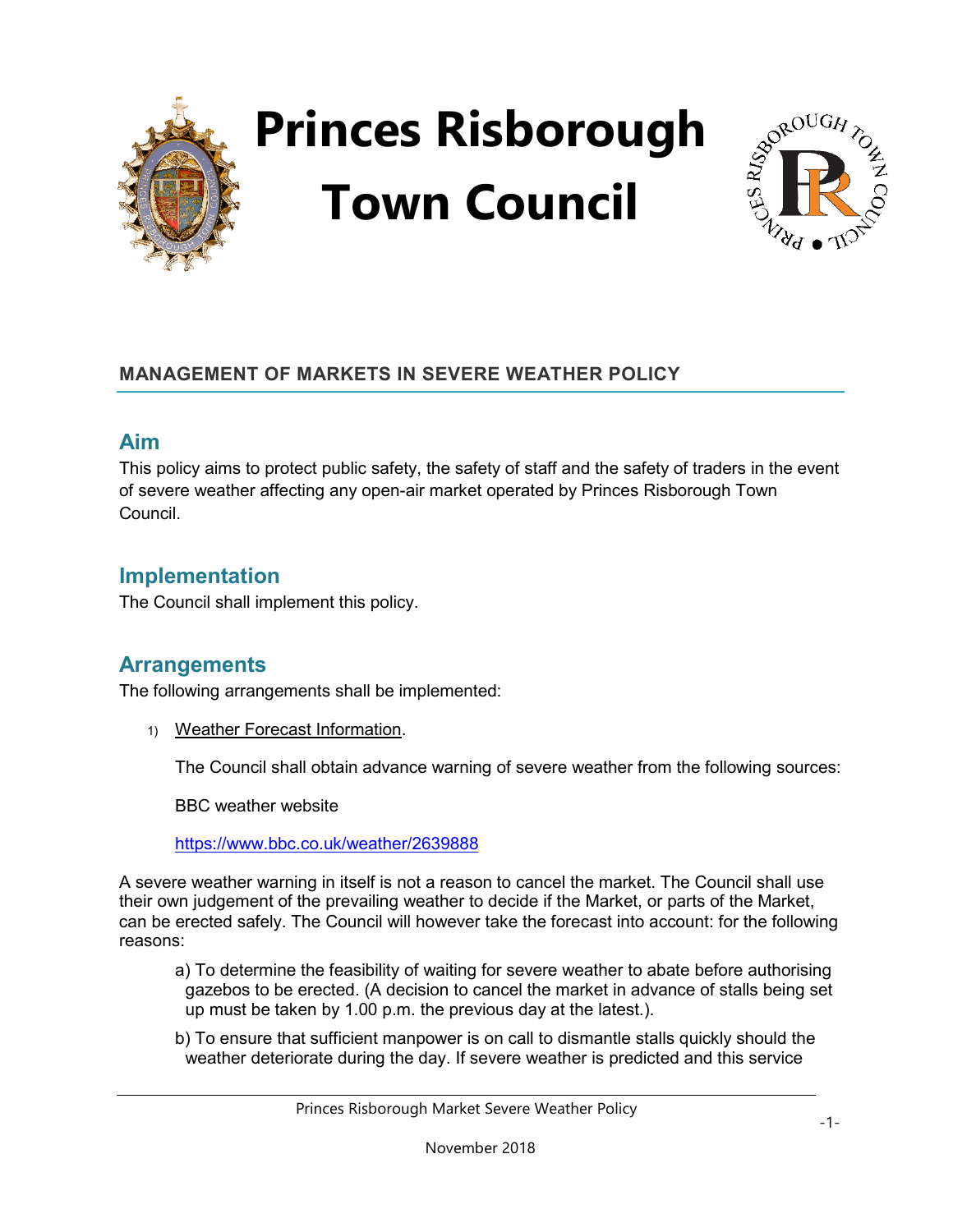



cannot be guaranteed, the Council will consider cancelling the market. The Council shall make a decision on erecting stalls on the basis of all available information

#### 2) Manpower.

Two members of staff is the minimum number of trained staff required to erect and dismantle the Market in severe weather, under the direction of the Council.

If Markets are held when a severe weather warning is in force, a representative from the Council shall remain on site

#### Design of market gazebos.

The market gazebos have been designed to allow for rapid dismantling. The gazebo once dismantled may be laid down on the market floor or loaded directly onto the flatbed trailer dependant on the weather situation at the time of dismantling.

#### 3) Cancellation of markets

The following actions will be taken to minimise disruption to traders:

- A decision to cancel the Market without erecting any stalls will be taken by 1.00 p.m. the previous day at the latest.
- The Chairman of the Council or the Chairman of the Finance Committee shall make a decision on whether the market is to be cancelled.
- The Council will communicate by phone or text message to advise traders of the Market cancellation.
- If, for reasons of safety, the weather conditions prevent a trader from using a gazebo, the Council has discretion to permit traders to trade from their vehicles.
- The Council has discretion to waive or reduce fees and charges where weather conditions have resulted in part or all of the market being cancelled.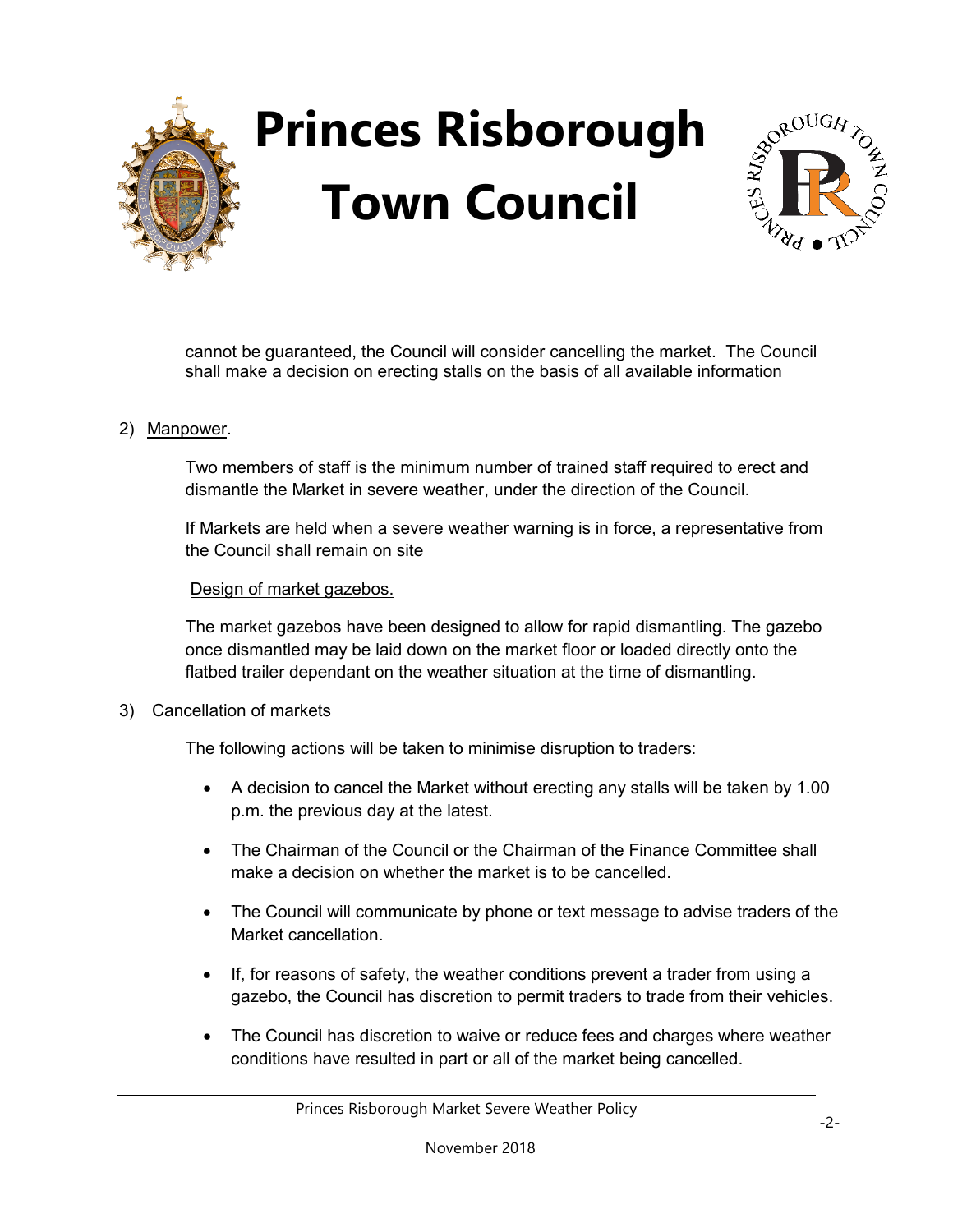



### **THIS POLICY SHALL BE BROUGHT TO THE ATTENTION OF ALL REGULAR MARKET TRADERS**

### **Definition of Severe Weather**

| lSevere Gales              | Gusts of 25 m.p.h. or more.                                                                                                                                          |
|----------------------------|----------------------------------------------------------------------------------------------------------------------------------------------------------------------|
|                            |                                                                                                                                                                      |
| Severe Gales/storms        | Gusts of 80 m.p.h. or more.                                                                                                                                          |
| <b>Heavy Snow</b>          | Snow falling at a rate of approx. 2 cm/hour or more expected for<br>at least two hours.                                                                              |
| Blizzards/drifting snow    | Moderate or heavy snow accompanied by winds of 30 m.p.h. or<br>more with visibility reduced to 200 m or less, or drifting snow<br>giving rise to similar conditions. |
| Very heavy snowfall,       | Expected to give depths of 15 cm or more potentially resulting in                                                                                                    |
| blizzards or drifting snow | widespread dislocation of communications. Blizzards are severe                                                                                                       |
|                            | when visibility is reduced to near zero.                                                                                                                             |
| Heavy rain                 | Expected to persist for at least two hours and to give at least                                                                                                      |
|                            | 15 mm within a three-hour period, or a period of rainfall of                                                                                                         |
|                            | sufficient intensity to cause flooding on already saturated                                                                                                          |
|                            | ground (includes snow-melt), i.e. around 25 mm/day.                                                                                                                  |
| Dense Fog                  | Visibility generally less than 50 m.                                                                                                                                 |
| Freezing rain/widespread   | Generally occurs when rain freezes on contact with road                                                                                                              |
| <b>icy roads</b>           | surfaces.                                                                                                                                                            |

This policy shall apply whenever severe weather warnings are published.

Princes Risborough Market Severe Weather Policy